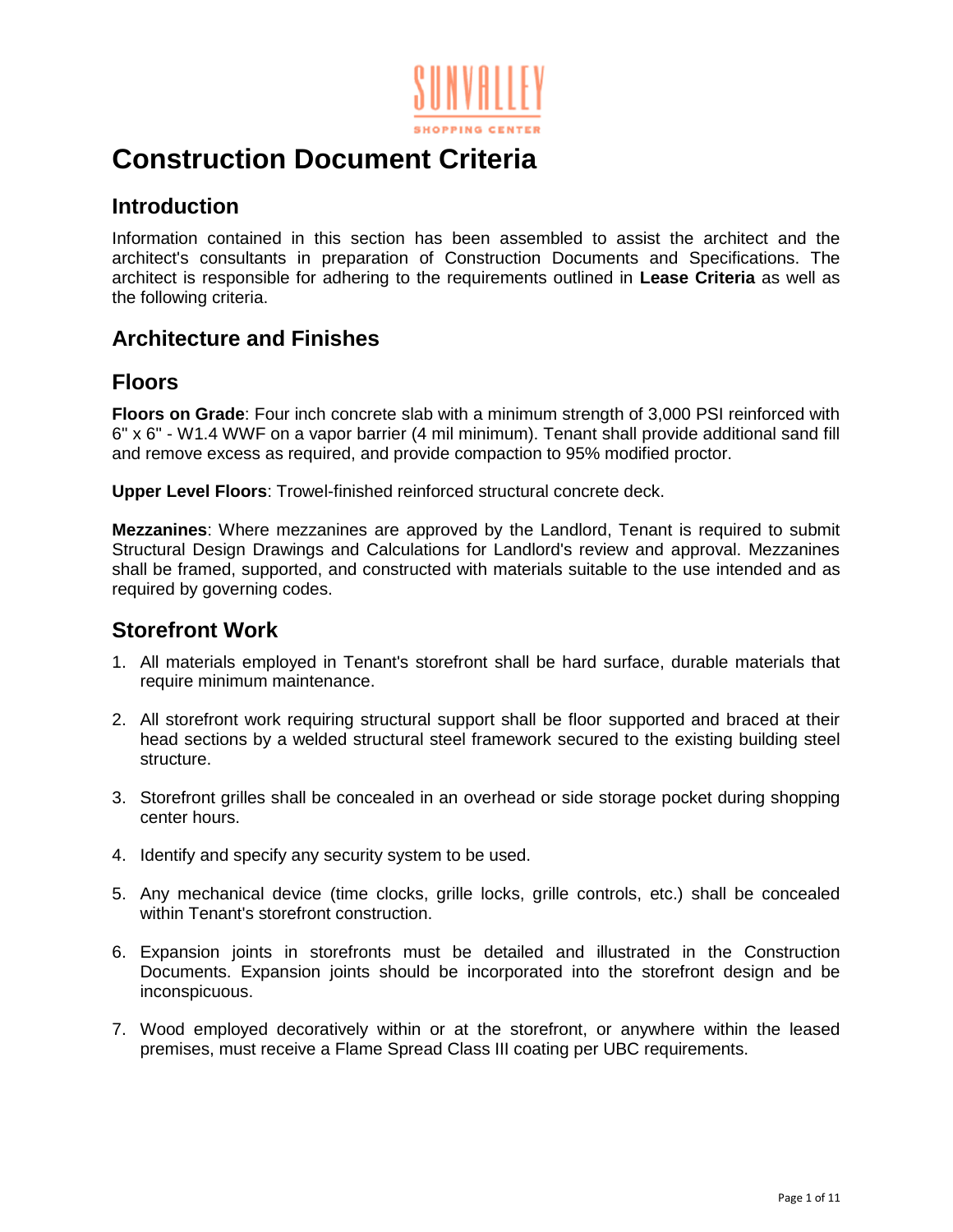

### **Walls, Partitions and Separations**

- 1. Landlord will erect metal stud partitions dividing the Tenant's premises from the adjacent tenant spaces or common areas at the Tenant's expense. Tenant shall verify Landlord's placement of wall studs prior to space acceptance and advise Landlord in writing of any discrepancies immediately. Failure to notify Landlord of discrepancies shall be regarded as acceptance by the Tenant.
- 2. Demising walls and steel columns shall receive a minimum of one layer of 5/8" fire code gypsum wallboard with taped and spackled joints from floor to underside of structure above.
- 3. Tenant's interior partitions shall be made of metal stud framing with gypsum board finish on all sides with taped and spackled joints.
- 4. Tenant shall provide and install non-combustible fire stops as may be required at separations from the leased premises and ceiling above mall areas. Fire stop must not be attached to the Landlord's mall ceiling system.

### **Exit / Access / Doors and Corridors**

- 1. Exit/access doors shall be minimum 3'-0" x 6'-8" x 1-3/4" "B" label fire door and frame with commercial grade hardware in accordance with governing codes. Said doors shall be constructed in a recessed vestibule which will be constructed by Tenant at Tenant's expense.
- 2. After installation of exit/access door, Tenant shall restore service corridor to original condition. Where vestibules are constructed, extend corridor base into the vestibule and provide corner guards as per the Landlord's specifications.
- 3. Exit/access door shall be painted per color specified by Landlord and labeled with store name and number as specified by center management.
- 4. Exit/access corridor walls shall receive one layer of 5/8" fire code gypsum wallboard on both sides from floor to underside of structure above. All joints must be taped and spackled.

## **Ceiling Work**

- 1. Ceiling heights are shown on the Space Layout Drawing (See Sheet 1 of 2) included with the Tenant Design Package. Tenant is responsible for field verification of the existing conditions. Ceiling heights above the height shown on the Space Layout Drawing may be possible but Landlord does not guarantee clearances for such ceilings. In some cases, existing utilities may be relocated by Tenant at Tenant's expense. Written approval from Landlord is required before proceeding with such work.
- 2. Metal suspension systems shall be used for all ceilings and shall be secured to Landlord's structural framing only. No connections to Landlord's roof deck will be permitted. Only lay-in acoustical ceilings may be secured to floor deck, refer to Landlord's Standard
- 3. Combustible materials of any sort may not be used or stored above the Tenant's ceilings.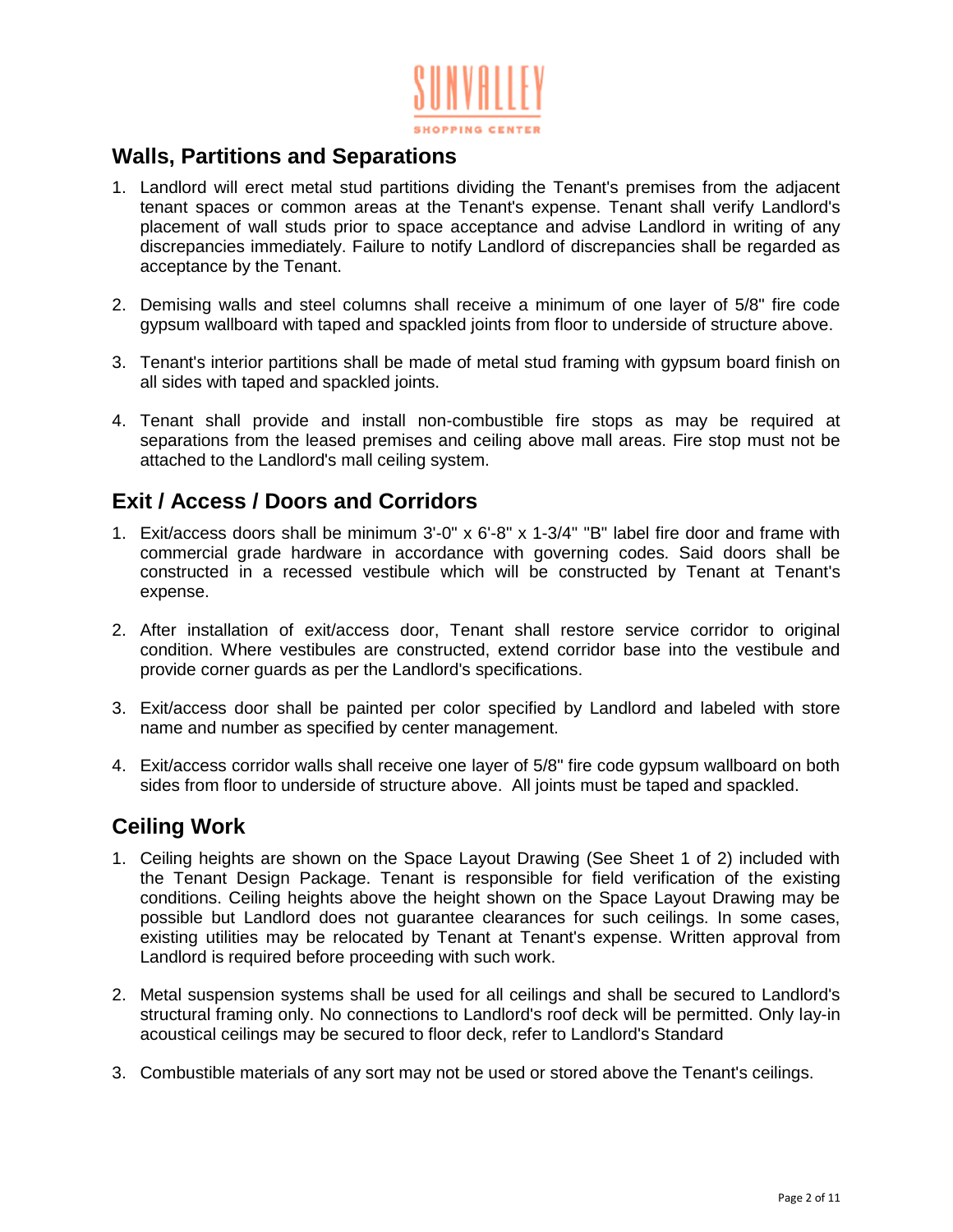

- 4. All diffusers, grilles, tracks, etc., must be painted to match finish ceiling.
- 5. Provide access panels to permit servicing to all equipment located above the ceiling. Access panels in hard surface ceilings must be flush with adjacent finishes. Access panels should be installed on vertical ceiling soffits or located as inconspicuously as possible.

### **Floor Finishes**

- 1. All floor finishes at the storefront lease line shall be the same finish floor elevation as the Landlord's mall floor.
- 2. Expansion joints in sales areas must be detailed and illustrated in the Construction Documents. Expansion joint material must be compatible with the floor finish materials.

#### **Interiors**

- 1. **Toilet Rooms:** All toilet room floors above grade level shall have a Landlord approved waterproof membrane between the structural sub-floor and Tenant's finish floor. All toilet rooms shall have ceramic tile sanitary floors and bases that extend a minimum of 4" above finish floor. Floor drains and thresholds are also required.
- 2. **Rubbish Storage Rooms:** Provide a storage area for rubbish in all food or beverage service operations. All storage area floors above grade level shall have a Landlord approved waterproof membrane between Landlord's structural sub-floor and Tenant's finish floor.
- 3. **Food Preparation and Service Areas:** All food preparation and service area floors above grade level shall have a Landlord approved waterproof membrane between the structural sub-floor and Tenant's finish floor. They also must have an adequate number of floor drains.

# **Storefront Signage Dimensional and Location Requirements**

- 1. The average height of sign letters or components shall not exceed twelve inches. Letters are limited to fourteen inch maximum height.
- 2. Signs shall not project beyond the storefront lease line more than two inches if less than eight feet above finished floor line, nor more than four inches above eight feet.
- 3. The extreme outer limits of the sign letters and components shall fall within a rectangular area that can be defined as follows: The two short sides shall not fall closer than twenty-four inches to the side lease lines of the leased premises and the top side of which shall fall no closer than twelve inches to the soffit of the mall fascia.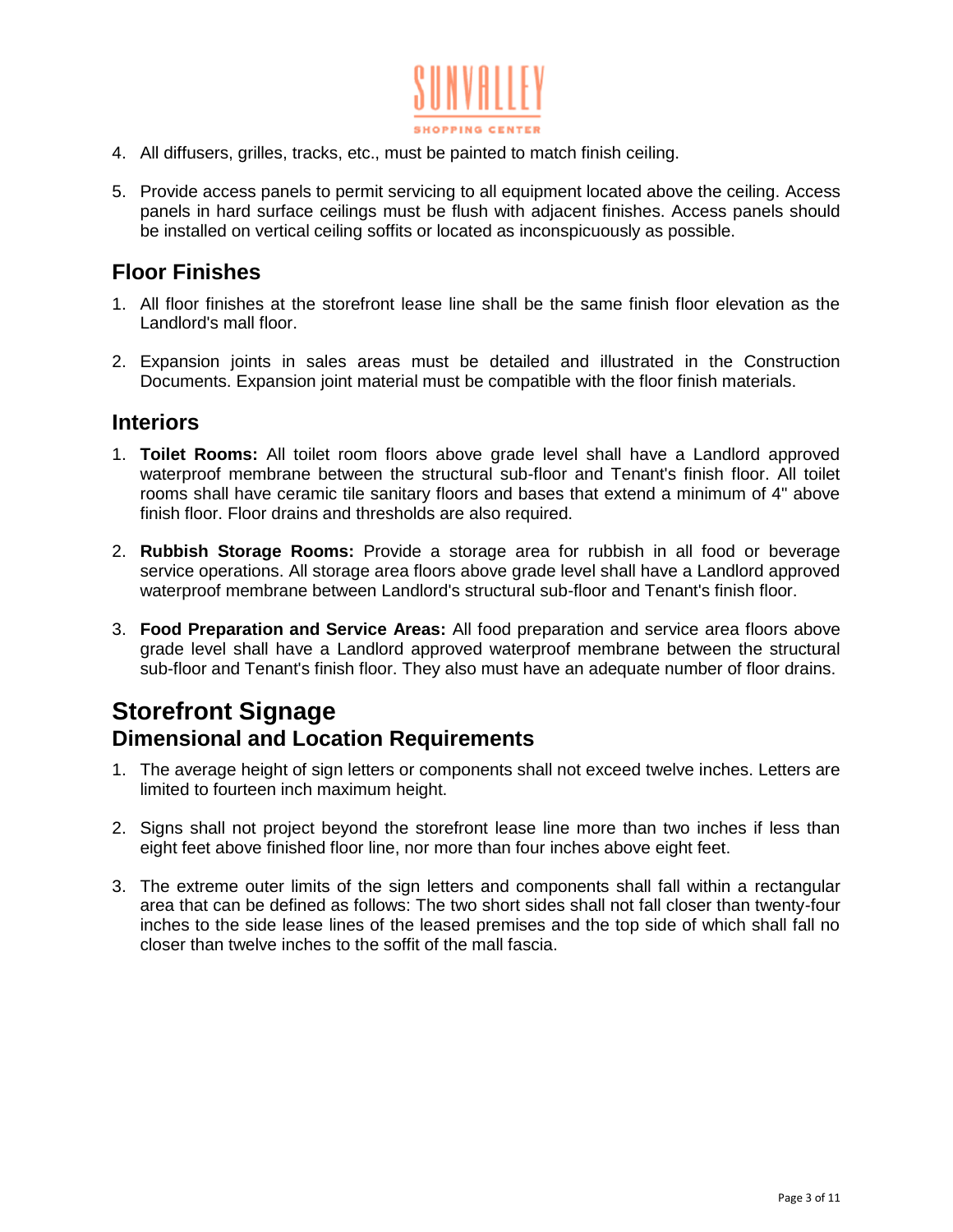

# **Prohibited Sign Types**

- 1. Signs with exposed neon or other lamps or signs using flashing lights.
- 2. Sign manufacturer's name, stamps or decals, or registered trademarks.
- 3. Signs with exposed raceways, ballast boxes or transformers.
- 4. Signs with painted letters.
- 5. Signs employing luminous, vacuum-formed plastic letters.
- 6. Signs of exposed box or cabinet-type design that employ transparent, translucent or luminous plastic background panels.
- 7. Shadow box type signs.
- 8. Signs employing un-edged or uncapped plastic letters with no returns.
- 9. Paper, plastic or cardboard signs. In addition, stickers or decals of any kind are not permitted on the storefront glass or in entry area, unless approved by Landlord.
- 10. Signs with exposed fasteners, vents or weep holes.
- 11. Signs with an orientation other than horizontal, that is, no vertical, perpendicular or diagonal signage, etc., unless approved by Landlord.

#### **Structural Modifications and Alterations**

Modifications and alterations to Landlord's framing structure will not be permitted without Landlord's prior written approval. In the event that Landlord approves Tenant's request, Tenant shall leave Landlord's structure as strong or stronger than original design with finishes unimpaired.

### **Penetration of Landlord's Floor Structure**

Concrete floor penetrations required by Tenant shall be coordinated with Landlord's Field Representative, shall be designed by a certified structural engineer at Tenant's expense.

#### **Design Loads**

**Stores:** Stores located on supported slabs (levels other than on-grade): 75 pounds per square foot

**On-grade slabs:** 125 pounds per square foot

**Roof:** 20 pounds per square foot

**Mezzanines:** Subject to Landlord review and approval.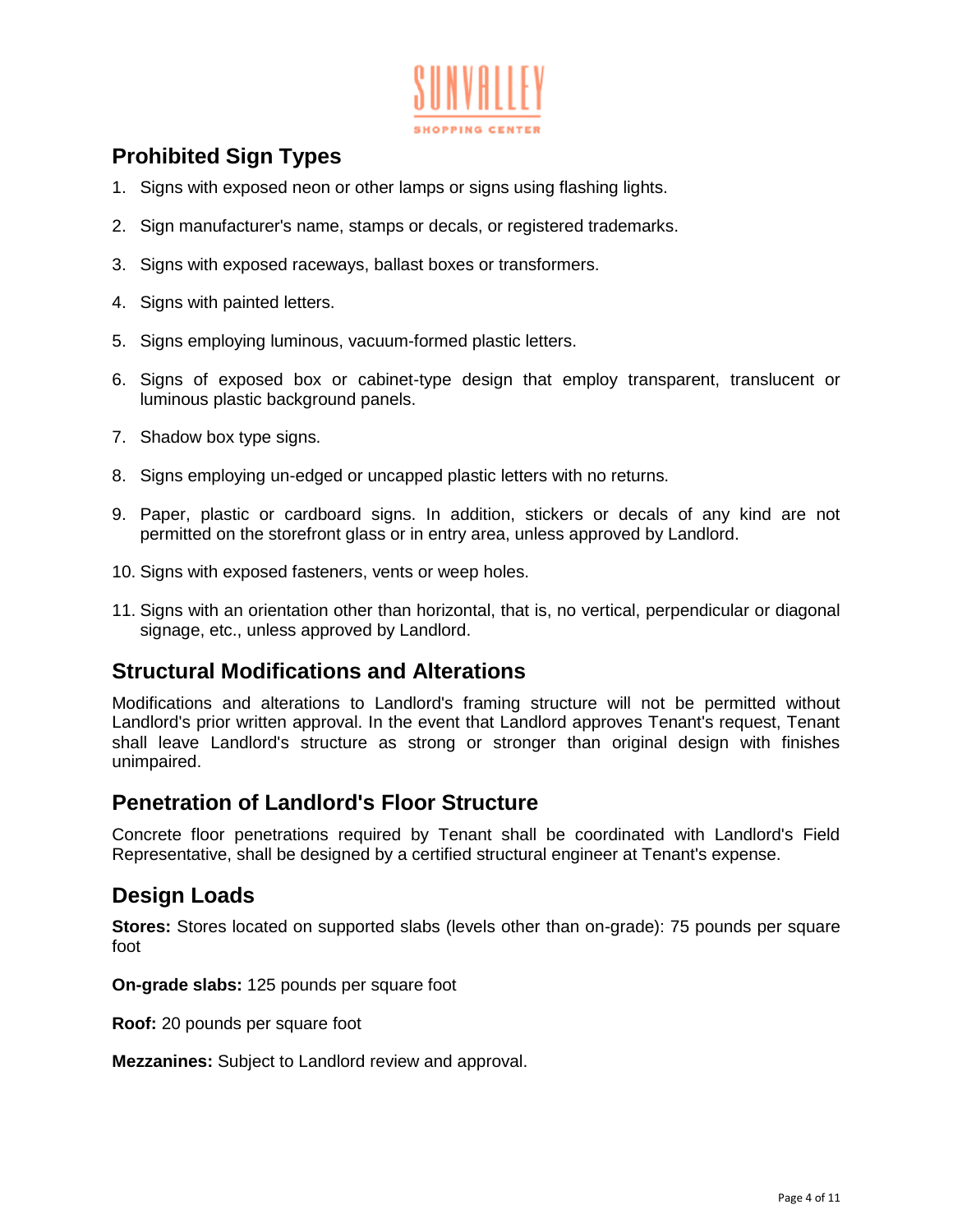

# **For Tenants Installing Individual Heating, Ventilation and A/C Systems**

- 1. Refer to **Section Three: Design** for additional criteria regarding Mechanical components.
- 2. Tenant shall not permit odors from within the leased premises to enter other areas of the center. If any tenant or occupant of the center objects to odors from the leased premises the Landlord may, at Landlord's discretion, instruct the Tenant to control such odors. Failure to correct the situation would be a material breach of the Lease. If Tenant's mechanical system is unable to function in a manner to prevent odors from leaving the premises, Tenant shall make the necessary adjustments or additions to its present system to the satisfaction of the Landlord's Field Representative.
- 3. Cutting and patching of roof openings when approved by the Landlord shall be done by the project roofing contractor designated by the Landlord at the Tenant's expense.
- 4. Mechanical Load Tabulation Sheets must be filled out completely, certified and included with Construction Documents for Landlord Review.
- 5. Tenant shall engage a separate temperature control contractor for final set-up of system(s) operations and air balancing.

#### **Landlord Work**

Landlord has initially constructed or provided the following:

1. Duct shafts through roof for Tenant's fresh air, relief and toilet exhaust ducts. Shaft locations shall be determined by Landlord. (For use by lower level Tenants.)

#### **Tenant Work**

Tenant at its sole cost and expense shall prepare Construction Contract Drawings and Specifications for its specific Heating, Ventilation, and Air-Conditioning (H.V.A.C.) system including, but not limited to, air moving equipment, air distribution and exhaust ductwork; as well as all required structural supports, piping, plumbing, and electrical work pertaining to its H.V.A.C. system. All equipment shall be listed for compliance with California energy conservation laws.

#### **General Requirements**

- 1. All air moving equipment shall be located within Tenant's demised premises. Air cooled condensing units may be located on the roof subject to meeting height and architectural constraints. Roof locations shall be assigned by Landlord; units shall be installed on rails in accordance with standard project details. Roof equipment shall be permanently labeled with Tenant's name.
- 2. Tenant's air-handling units shall be floor-supported in the leased premises independent of Landlord's structural system. Do not suspend air-handling units from building structure.
- 3. All air supplied to Tenant's area by its equipment shall not migrate to the mall area or adjacent spaces.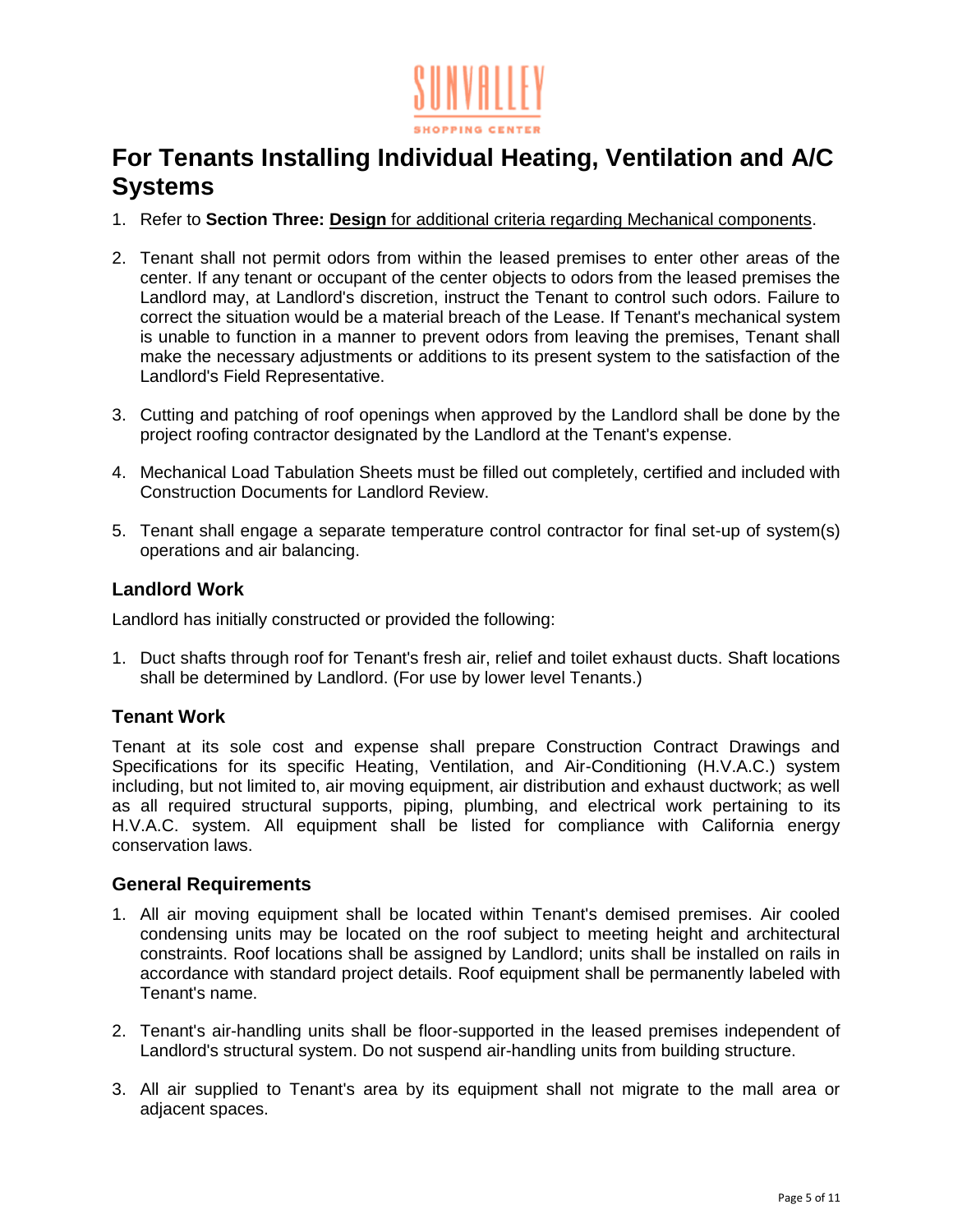

- 4. Tenant's H.V.A.C. system shall be provided with an automatically controlled "economizer" cycle which will allow the introduction of 100% fresh-air for cooling purposes anytime the outside temperature is below 60° Fahrenheit. Relief-air shall be mechanically exhausted.
- 5. All supply-air ductwork shall be insulated and all ductwork shall be installed in concealed spaces above ceilings. Space between ceiling and structure may be used as a return-air plenum. Fresh-air from shafts to air-handling equipment shall be ducted.
- 6. All Tenant's outside air, relief air, exhaust air, and other ductwork requiring outdoor intake or discharge shall be extended by lower level Tenant to be common service shafts indicated on the Space Layout Drawings: upper level Tenant's shall penetrate roof at locations designated by Landlord.

All outside air, relief air, and general exhaust (toilet room, storage room, etc.) ductwork shall connect with backdraft dampers to sheet metal housings provided at the base of the common shafts. Roof terminations shall be equipped with manufactured, louvered hoods.

- 7. Design, fabricate, and construct all ductwork from galvanized sheet metal in accordance with the latest ASHRAE and SMACNA standards.
- 8. Commercial grade temperature controls shall be provided for heating, cooling, and ventilating system as manufactured by Barber-Colman, Honeywell, Johnson, Powers or Robert-Shaw, and installed under the supervision of the manufacturer's representative.
- 9. Heating, ventilating, and air-conditioning shall be provided in all exterior lobbies, vestibules, and window display areas.
- 10. Equipment must be installed allowing clear access for servicing.
- 11. Tenant's roof equipment shall be located on roof rails in areas designated by the Landlord to specified heights and according to Landlord's approval.
	- a. **Exception:** Should location of equipment by Tenant require screens, catwalks or roof hatch and ladder, they shall be provided by Tenant according to Standard Project Details. Landlord will determine when and where the above shall be required.
	- b. **Finish:** All such equipment shall be factory-finish painted according to the Landlord's paint schedule and specifications.
	- c. **Identification:** Tenant's roof equipment shall be clearly identified with Tenant's name and store number.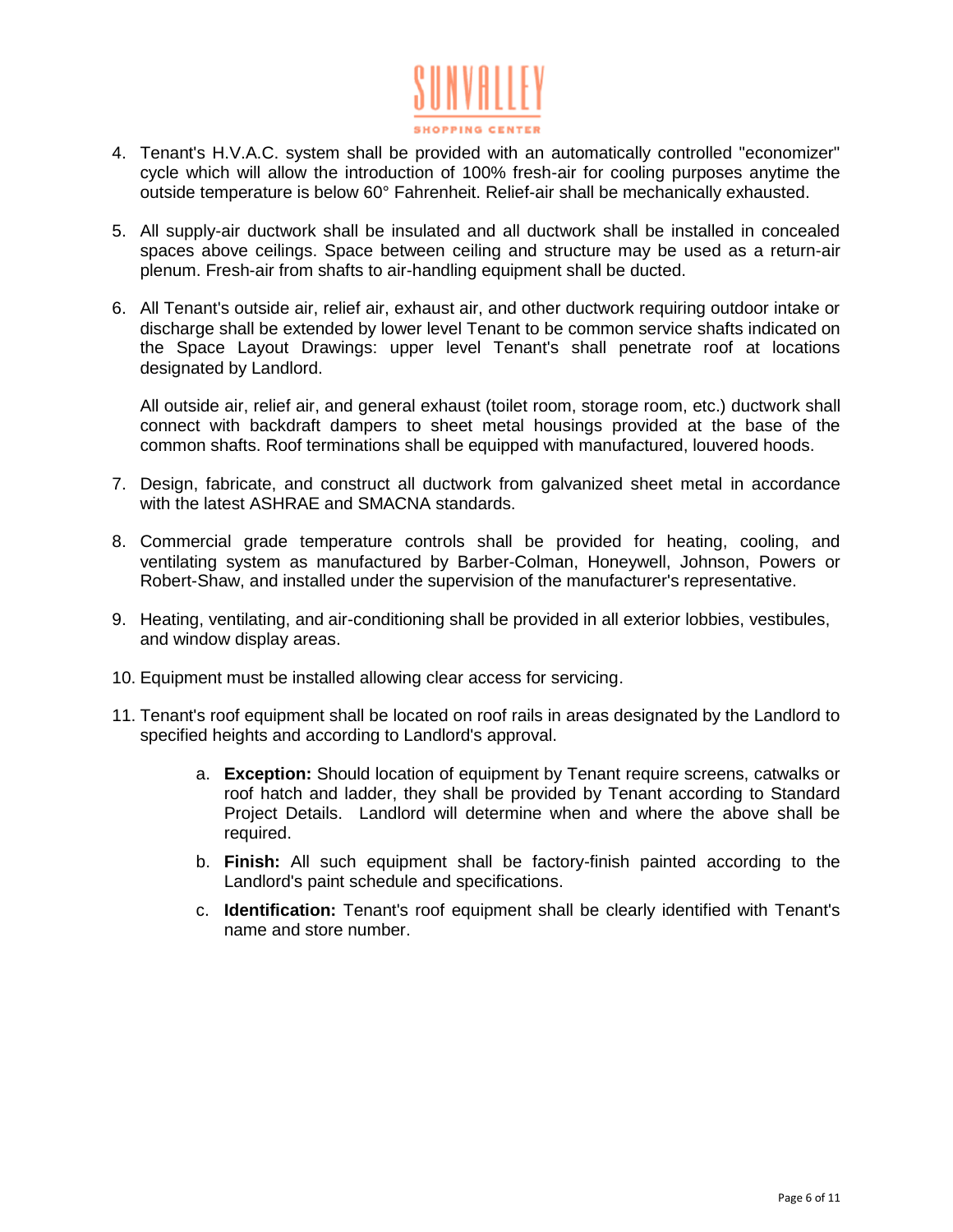

## **Additional Requirements for Food and Beverage Service Tenants**

- 1. Tenant shall furnish and install, if applicable, a complete kitchen exhaust and makeup air duct system. Ductwork shall be fabricated of galvanized sheet metal in gauges specified by NFPA 96 for the use intended and shall be designed and constructed according to all codes and the latest ASHRAE and SMACNA standards.
- 2. Tenant shall provide all process requirements, hood exhausts, equipment vents, and other contaminated exhausts. When permitted by the Landlord, they shall extend in ductwork through the roof. This ductwork shall be located in special shafts built by Tenant at locations and of construction designated by the Landlord. Non-grease laden ductwork that passes through service corridor walls or upper level floors shall have UL approved fire dampers located in ductwork at wall and floor. Provide approved access doors for service to fire dampers. All grease laden ducts that pass through fire-rated partitions are to be encased in a gypsum board enclosure or other suitable material approved for use by the code authorities.
- 3. All process exhausts, hood exhaust, equipment vents, and other contaminated exhaust, when permitted by Landlord, shall discharge vertically to the atmosphere twenty feet minimum horizontally away from any fresh-air intakes, properly dispersing odors or fumes away from same.

# **Heating, Ventilating, and Air-Conditioning System Parameters**

- 1. Refrigeration capacity shall be adequate to maintain inside conditions of 75° Fahrenheit dry bulb and 50% relative humidity when outside conditions are 95° Fahrenheit dry bulb and 69° Fahrenheit wet bulb.
- 2. All refrigerant piping shall be installed in ceiling spaces and extended through roof adjacent to the equipment. Suction lines shall be insulated; lines for lower level Tenant's shall be extended through air shafts.
- 3. **Air-conditioning units:** "Split system" direct expansion cooling only units or "heat pumps" U.L. listed and ARI listed.
- 4. Heating capacity shall be adequate to maintain 70° Fahrenheit inside temperature when outside conditions are 33° Fahrenheit outside dry bulb.

Sales Area shall be heated by means of heat pump and/or electric duct heaters.

Stock Area shall be heated by electric unit heaters or electric duct heaters.

- 5. H.V.A.C. system shall provide minimum air circulation of 1.25 CFM/SF of sales area, 0.5 CFM/SF of service and stock areas and minimum 15 CFM outside-air per occupant, but not less than 15% of all air supplied to the leased premises.
- 6. **Toilet Rooms:** shall be exhausted per local code requirements. Exhaust fans shall be of ceiling or in-line type complete with backdraft dampers and discharge duct connections to Landlord provided shafts.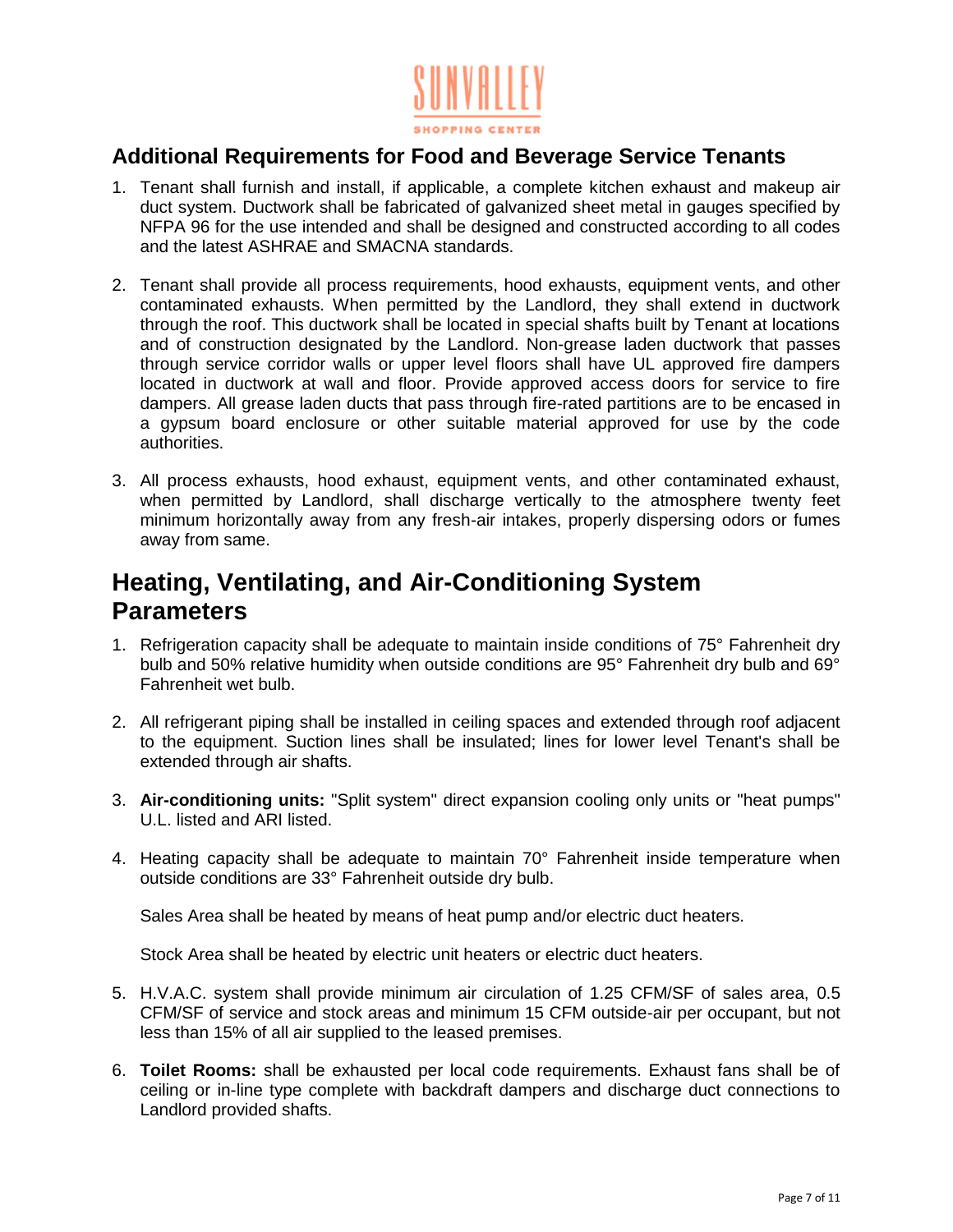

# **Plumbing**

#### **Landlord Work**

- 1. On-site water supply mains combined for domestic and fire protection, shut-off valves, and fire hydrants. Metered interior domestic water branch lines stubbed above or below Tenant's premises at a point to be determined by Landlord.
- 2. Sanitary and plumbing vent branch lines stubbed at a point to be determined by Landlord. Verify points of connection with Landlord's field representative.
- 3. Utility gas distribution system and metering banks on roof.

#### **Tenant Work**

- 1. Plumbing fixtures and piping system including all rough-in and final connections for same. Installation of all hot and cold water lines, drains, and vents, electrical water heaters, water meter, and final connections to Tenant's specialty equipment. All installed per governing codes.
- 2. Plumbing fixtures and accessories shall be of commercial quality and shall be of water conserving type.
- 3. Food and beverage service tenants shall connect all grease laden waste to a grease receptor. Use of above floor receptors is required for upper level spaces. Tenant is responsible for setting up a regularly scheduled servicing of the grease receptor as determined by the Landlord.
- 4. Floor drains to be provided in toilet rooms, kitchens, and food preparation areas.
- 5. Pipe sleeves shall be installed in penetrations through floor slabs and annular space between pipe and sleeve shall be sealed with water and fireproof material.
- 6. Provide water meter within the leased premises. Install meter near floor (preferably in Toilet Room) in an easily accessible location. Meter shall read in gallons.
- 7. Gas service from roof located utility meter banks: Tenant shall make service arrangements with Utility Company.
- 8. Food and beverage service tenants shall make gas service arrangements with the gas utility company. Routing of gas line shall be approved by Landlord prior to construction.
- 9. Food and beverage service tenants on the second level shall be required to provide the following:
	- a. Waterproof membrane installed by Landlord's designated contractor at Tenant's expense.
	- b. Install all under floor sanitary and kitchen waste piping in soldered type DWV copper.
	- c. Insulate all under floor sanitary and kitchen waste piping.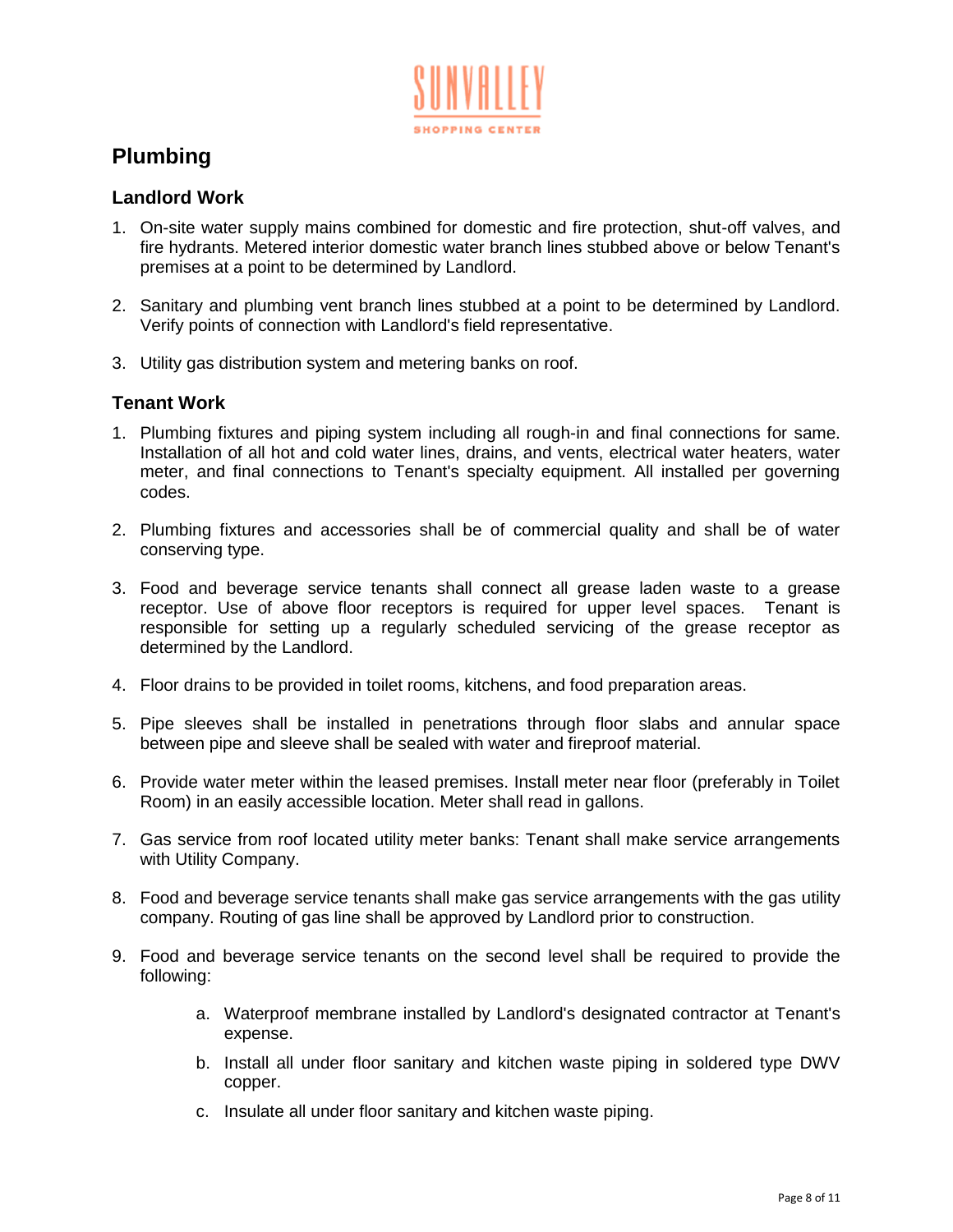

## **Fire Protection**

#### **Landlord Work:**

Interior ordinary hazard pipe schedule fire protection sprinkler system main stubbed to a point to be determined by landlord. Fire protection system is provided with a supervised alarm system.

### **General Requirements**

#### **Tenant Work:**

Since the entire fire protection system for the project is required to be an inter-related, centrally controlled installation, Tenant shall use a qualified sprinkler contractor to design and install system within Tenant's premises in accordance with Landlord's requirements.

Tenant's sprinkler contractor shall submit shop drawings and specifications of the sprinkler system approved by the Fire Rating Inspection Bureau for Landlord's review. Landlord's approval of drawings and specifications shall not constitute the assumption of any responsibility by the Landlord for the accuracy or sufficiency of each system. Tenant is solely responsible therefore.

Valves are not in the sprinkler system. Valving and alarm system is accomplished at source to building by Landlord.

Provide dry chemical fire protection for range hoods, etc.

Stock rooms: Where stock exceeds twelve feet in height, coordinate design with the Fire Rating Inspection bureau.

#### **Design Requirements: Tenants 5,000 SF or less**

Ordinary hazard pipe schedule fire protection sprinkler system, fire hose cabinets, fire extinguishers and other equipment within the Tenant's premises in accordance with Landlord's Insurance Underwriter's Fire Rating Inspection Bureau and code requirements.

#### **Design Requirements: Tenants over 5,000 SF**

Hydraulically calculated fire protection sprinkler system, fire hose cabinets, fire extinguishers, and other equipment within Tenant's premises according to Landlord's Insurance Underwriter's Fire Rating Inspection Bureau and code requirements. Since the fire protection system for the project is required to be an inter-related, centrally controlled installation, Tenant shall cause to be designed and installed, by a qualified sprinkler contractor acceptable to the Landlord, said system within Tenant's premises according to the Landlord's requirements, and shall submit for Landlord's review, shop drawings, specifications and hydraulic calculations for the sprinkler system that have been approved by the Fire Rating Inspection Bureau. Landlord's approval of this shall not constitute the assumption of any responsibility by the Landlord for the accuracy or sufficiency of the sprinkler system. Tenant is solely responsible for the system within the leased premises.

Sales area: Density 0.20 GPM/SF over 3,000 feet.

Pressure and flow requirements: Verify with the Fire Rating Inspection Bureau.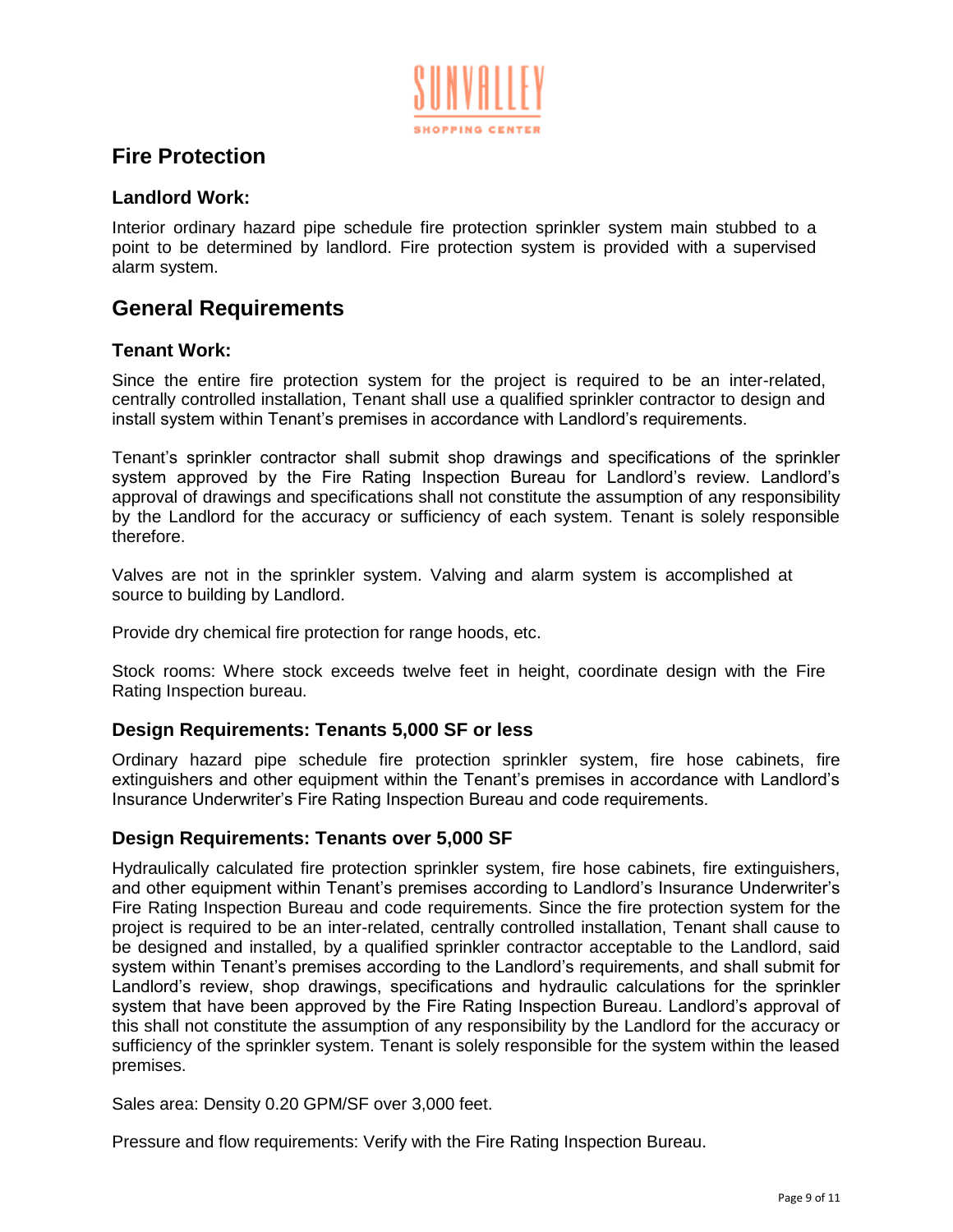

# **Sprinkler Heads**

Sprinkler heads in gypsum board and other hard surface ceilings must be concealed type while sprinkler heads in lay-in ceilings to be semi-recessed. Pendant type heads are permitted only in the stock/storage areas.

### **Electrical**

#### **General Requirements**

- 1. Refer to **Section Three: Design** for requirements regarding Electrical components.
- 2. Electrical Data Tabulation Sheets must be filled out completely, certified, and submitted with Construction Documents for Landlord Review Process.

#### **Landlord Work**

- 1. Electrical primary and secondary distribution feeders to Landlord's electrical rooms or distribution centers.
- 2. Power available for the leased premises is 120/208 volt, 3 phase, 4 wire, 60 hertz.
- 3. Telephone incoming feeders to project central distribution closets.

#### **Tenant Work**

- 1. Electrical service feeders in conduit from Landlord's electrical distribution centers to Tenant's premises. The work shall include, but not be limited to, furnishing and installing a fusible disconnect switch at Tenant switchboard and conduit and conductors of sufficient capacity for Tenant's requirements. Minimum conductor size shall be #6 THHN copper.
- 2. Panelboard(s), all conduits, wiring, outlet boxes and fittings, and final connections to all electrical devices, including mechanical equipment, controls, and signs.
- 3. Panel board(s) shall be designed for 20% minimum spare ampacity (based on connected load) and 20% spare breaker space.
- 4. All lighting fixtures, lamps, convenience outlets, time clocks, signs, etc., and all related conduits and wiring.
- 5. All fluorescent or incandescent lighting fixtures in Tenant's sales areas, other than track-type and decorative fixtures shall be recessed. Fluorescent fixtures shall have deep cell parabolic lenses. Bare lamp fluorescent or incandescent fixtures may not be used except in stockrooms or areas inaccessible to customers. Connections to all devices in Tenant's sales areas shall be concealed.
- 6. Telephone and Internet equipment, conduits and wire installations from tenant Dmark to central distribution cabinet shall be coordinated through Granite Telecommunications only at (855) GRT-GRID / (855) 478-4743.
- 7. Television and burglar alarm equipment, and all conduits, wiring, and related items for same. The installation of any roof mounted antenna must be approved, in writing, by Landlord.